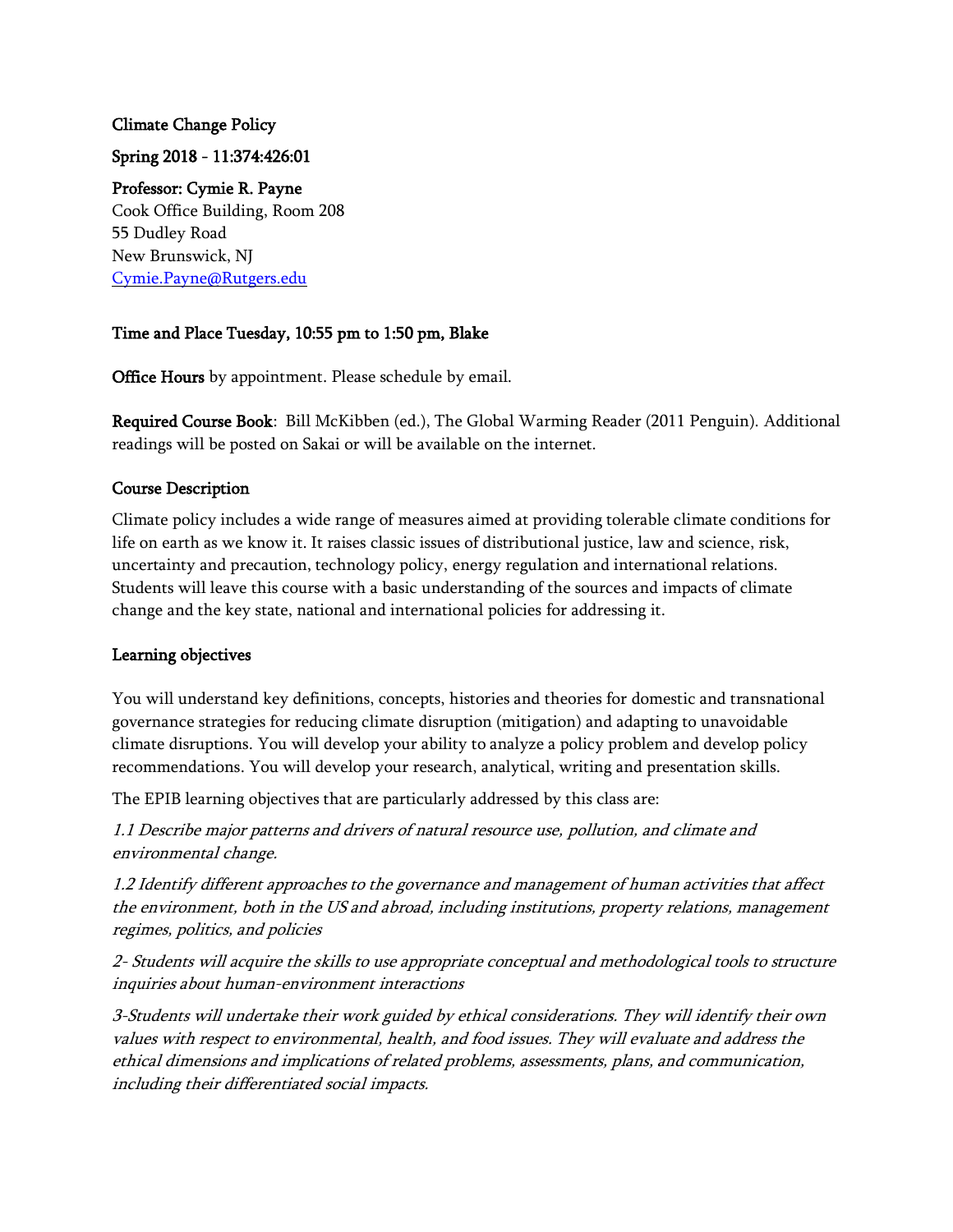## Basis for Evaluation

This course emphasizes your reading skills, discussion skills, and writing skills. This is an upper level seminar, so there will be a fairly intense amount of reading and writing spread throughout the semester.

Because we only meet once a week, each class session is equivalent to two regular period classes. The expected time for preparing for class and completing assignments is a total of 6 hours per week outside of class time. Please budget your time for homework that you can devote the necessary time to staying up to date with the readings. You are expected to do all of the required readings for the assigned dates and to be prepared to discuss them in class.

Evaluation is based on:

- Attendance/Participation/Leading Discussion 15 points All semester
- Reading summaries of key concepts (6 total) 30 points Due each week by class
- Take home assignments (2) 30 points Announced in class
- Final Exam 25 points

## Attendance/Participation/Leading Discussion

## Leading Discussion:

You will be responsible for leading the class through *one* of the assigned readings. This is not a standard presentation: I don't expect you to present your own thoughts on the reading, or even to talk very much. Rather, I would like you to facilitate discussion for ten to fifteen minutes. Your responsibility is to read the text very carefully and to prepare a number of questions about it. Your goal is for your classmates to understand the argumentative strategy employed in the text as well as possible, and to start debating how persuasive they find it.

## Reading Summaries and Take Home Assignments:

Written assignments are to be turned in via Sakai by 10:00 am before the beginning of classes in which they are due or by the deadline specified in the assignment. Reading summaries will NOT be accepted after the class they are due; there are no exceptions. Late take home assignments will be penalized 5 points per 24 hours late. Your name must always be on the paper. Papers should be proofed carefully, and please pay attention to readability and writing style, as well as to content.

## Reading summaries:

You will bring to class a brief (1-2 paragraph) summary of the readings for the day that highlights the key concepts, definitions, and theories discussed in the readings, starting with Week 2 (this is for you, so it can be either digital or hard copy – as stated above, you must submit it via Sakai by 10 am before the class). You will also write 2 questions for discussion based on the readings. These are graded pass/fail. You will need to do this 6 times throughout the semester (total 30 points possible).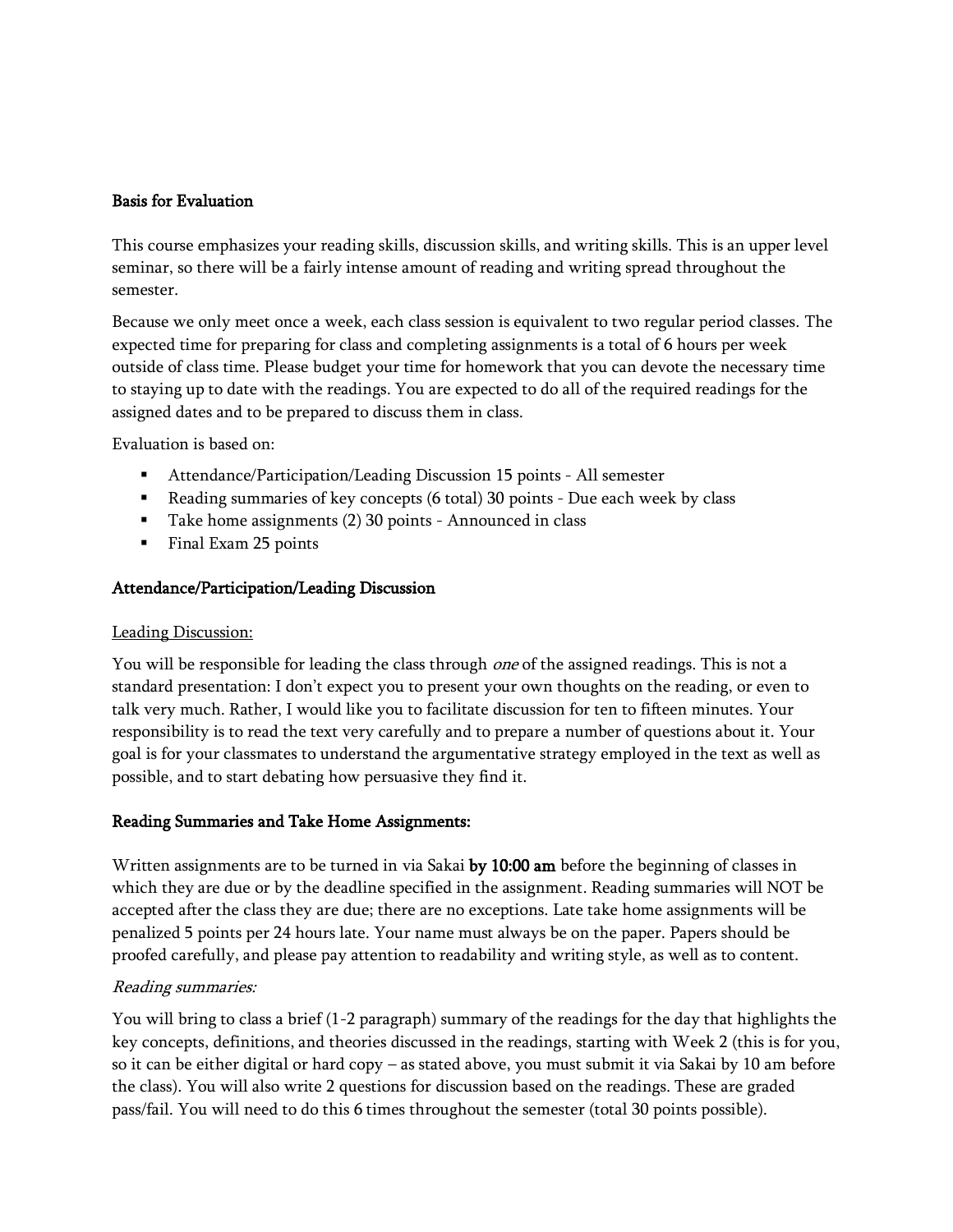## Take home assignments:

We will have two take home assignments throughout the semester which will require you to take a policy issue from class and write a briefing on it. Deadlines and content will be discussed in class.

## Academic Integrity:

I expect Rutgers students to behave with integrity. You can find a description of Rutgers academic integrity policy here: http://academicintegrity.rutgers.edu/. Please read it carefully. Plagiarism is, in fact, the theft of someone else's ideas and words with the dishonest claim that they are yours. Infractions will be referred to the appropriate dean with the recommendation of the harshest sanction allowed, which may include expulsion. When in doubt, quote and drop a footnote reference to the source.

## Disability Services

If you are entitled to a disability accommodation, I encourage you to request it. Rutgers University welcomes students with disabilities into all of the University's educational programs. In order to receive consideration for reasonable accommodations, a student with a disability must contact the appropriate disability services office at the campus where you are officially enrolled, participate in an intake interview, and provide documentation: [https://ods.rutgers.edu/students/documentation](https://ods.rutgers.edu/students/documentation-guidelines)[guidelines.](https://ods.rutgers.edu/students/documentation-guidelines) If the documentation supports your request for reasonable accommodations, your campus's disability services office will provide you with a Letter of Accommodations. Please share this letter with your instructors and discuss the accommodations with them as early in your courses as possible. To begin this process, please complete the Registration form on the ODS web site at: [https://ods.rutgers.edu/students/registration-form.](https://ods.rutgers.edu/students/registration-form)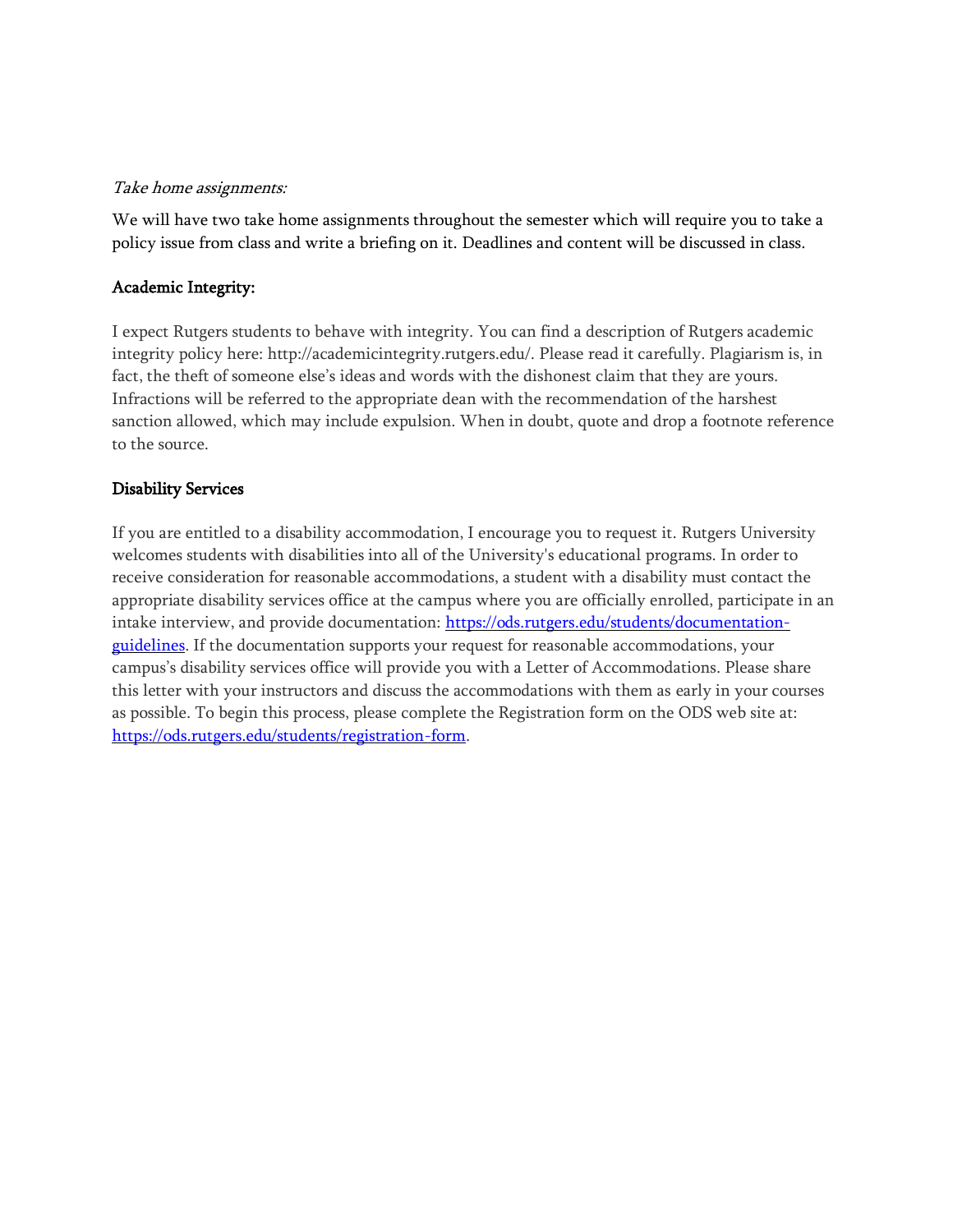# Syllabus

topics and readings subject to change based on class preferences, availability of guest speakers, and current policy developments

| Class       | Date   | Topic                                                                                                                                                                                                                                                                                                                                                                                                                                                                                                                                                                                                                                                                                                                                                                                                                                                                                                      |
|-------------|--------|------------------------------------------------------------------------------------------------------------------------------------------------------------------------------------------------------------------------------------------------------------------------------------------------------------------------------------------------------------------------------------------------------------------------------------------------------------------------------------------------------------------------------------------------------------------------------------------------------------------------------------------------------------------------------------------------------------------------------------------------------------------------------------------------------------------------------------------------------------------------------------------------------------|
|             | Jan 16 | Course Overview: The Policies of Climate Change                                                                                                                                                                                                                                                                                                                                                                                                                                                                                                                                                                                                                                                                                                                                                                                                                                                            |
|             |        | The Mechanism of Climate Change                                                                                                                                                                                                                                                                                                                                                                                                                                                                                                                                                                                                                                                                                                                                                                                                                                                                            |
|             |        | What Is Policy                                                                                                                                                                                                                                                                                                                                                                                                                                                                                                                                                                                                                                                                                                                                                                                                                                                                                             |
|             |        | Objectives:                                                                                                                                                                                                                                                                                                                                                                                                                                                                                                                                                                                                                                                                                                                                                                                                                                                                                                |
|             |        | Discuss what this class will cover, the questions we will ask, a basic framework for<br>$\bullet$<br>making policy<br>Learn the mechanism of climate change<br>$\bullet$                                                                                                                                                                                                                                                                                                                                                                                                                                                                                                                                                                                                                                                                                                                                   |
|             |        | Discussion questions:<br>When the IPCC scientists say "climate change" what do they mean? Identify three ways the<br>climate is changing.<br>What is the basic mechanism of climate change? Identify three climate drivers.<br>Identify an example of a GHG source and an example of a GHG sink.<br>Identify three pieces of evidence that climate is changing.<br>In studying the science, what information is the result of direct observations? What is based<br>on models? What are areas of uncertainty - these are the areas where policies will need to                                                                                                                                                                                                                                                                                                                                             |
| 1           |        | adapt as we learn more, or as some options are foreclosed and others open.                                                                                                                                                                                                                                                                                                                                                                                                                                                                                                                                                                                                                                                                                                                                                                                                                                 |
|             |        | Reading for class:<br><b>Course Overview</b><br>Syllabus<br>Policy<br>Paul Cairney blog: https://paulcairney.wordpress.com/2013/11/11/policy-concepts-in-1000-<br>words-the-policy-cycle-and-its-stages/<br>Mechanism of Climate Change<br>Global Warming Reader pp. 18-54, 69-72<br>Note on Global Warming Reader: this book is a compilation of many different kinds of<br>information. Every time you read a chapter, I would like you to note whether the material in<br>the chapter is fact or opinion, empirical or normative. In class, we will share our views. Why?<br>Because climate change information is often a stew of fact and opinion, and it is important to<br>be a critical reader if you want to be a smart reader; you have to be a smart reader if you want<br>to make change.<br>IPCC Fifth Assessment Report, Synthesis Report, Summary for Policymakers (2014) at<br>www.ipcc.ch |
| $\mathbf 2$ | Jan 23 | The Impacts of Climate Change                                                                                                                                                                                                                                                                                                                                                                                                                                                                                                                                                                                                                                                                                                                                                                                                                                                                              |
|             |        | Human Rights and Migration                                                                                                                                                                                                                                                                                                                                                                                                                                                                                                                                                                                                                                                                                                                                                                                                                                                                                 |
|             |        | Robles                                                                                                                                                                                                                                                                                                                                                                                                                                                                                                                                                                                                                                                                                                                                                                                                                                                                                                     |
|             |        | We scope the multitude of effects of climate change on our planet - and on us - to seek the<br>factual basis we will need to learn, analyze and develop climate change policy.                                                                                                                                                                                                                                                                                                                                                                                                                                                                                                                                                                                                                                                                                                                             |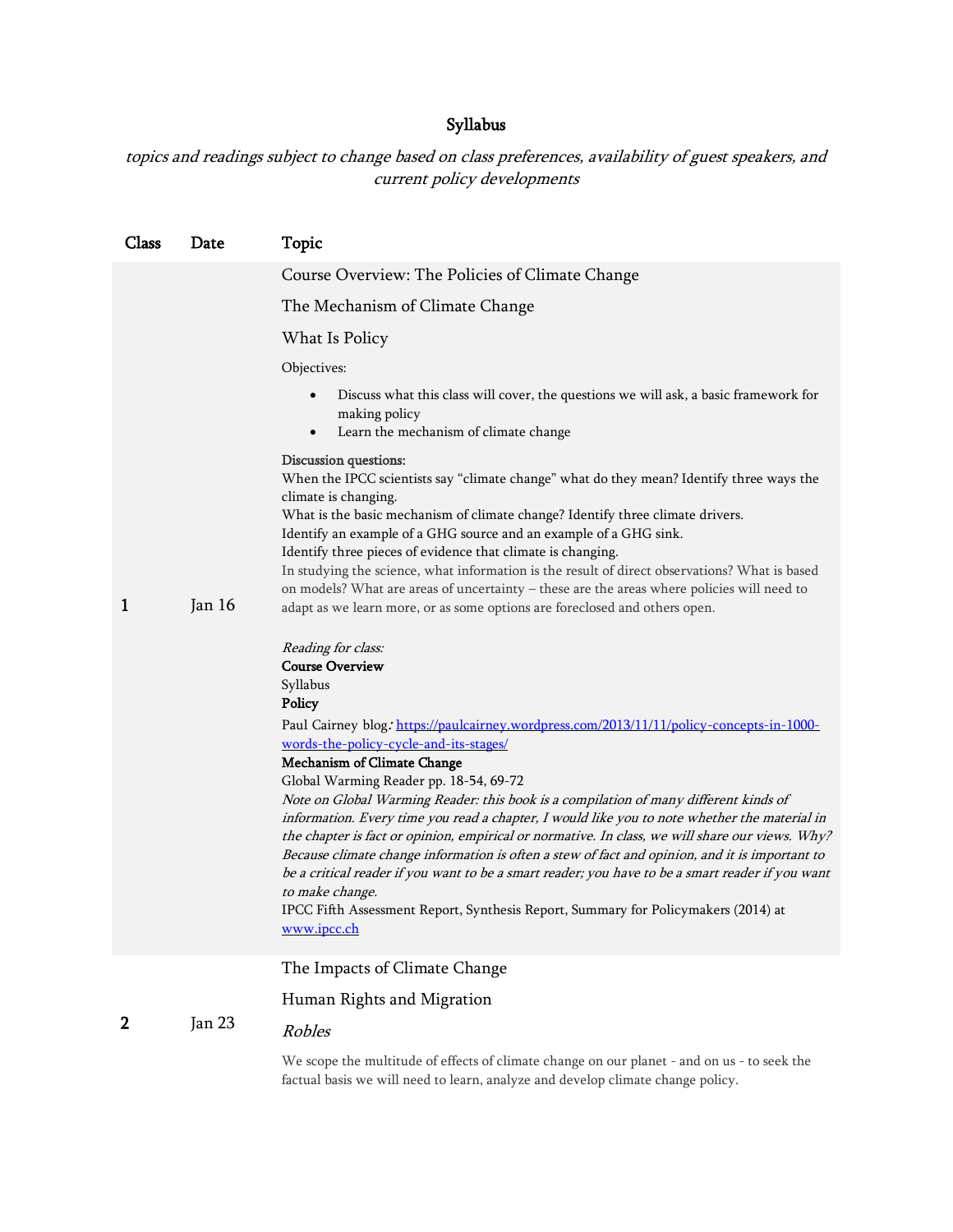### Objectives:

- Learn the types of physical impacts we can expect climate change will bring
- Consider how this will affect some human populations
- Reflect on the justice implications of these impacts
- Learn the legal framework for human rights, refugees and displaced persons

#### Discussion questions:

What information about climate change impacts (that is missing from the reports – that is, areas that need further research) would you like to have and why?

How do you think that human rights might help or hinder responses to climate change impacts?

#### Reading for class:

### Impacts of Climate Change

Identify serious direct climate change impacts that have already occurred; impacts that are highly likely to occur in your lifetime and those that are highly likely to occur in the far future.

For each of the direct impacts that you identify, is there an indirect impact on humans? (for example, glacial melting increases runoff which increases flooding in some areas but also provides increased water for agriculture in other areas)

IPCC:

- AR5 Synthesis Report, Summary for Policymakers, pp 6-16;
- AR5 WGII, Summary for Policymakers;
- AR5 WGII, choose one of the regional chapters (ch 22-29) and skim it for the main points;
- look at the web page for AR5 WGII and compare the different ways information is presented (Summary, Video, Fact Sheet, Top Level Findings, etc)

Global Warming Reader – pp 88-93, Jeff Masters, Causes of the Russian Heat Wave and Pakistani Floods; pp 361-364, Images; pp 400-403, Nepal's Farmers on the Front Lines

#### Human Rights and Migration

What is the difference between a refugee, an internally displaced person, and climate migrant?

What are the key human rights found in the two Covenants?

Read the preamble and articles 1-27 of the International Convenant on Civil and Political Rights, available at[: http://www.ohchr.org/en/professionalinterest/pages/ccpr.aspx](http://www.ohchr.org/en/professionalinterest/pages/ccpr.aspx)

Read the preamble and articles 1-15 of the International Covenant on Economic, Social and Cultural Rights, available at:

<http://www.ohchr.org/EN/ProfessionalInterest/Pages/CESCR.aspx>

Note the similarities and articles that are notably different, e.g., articles 11 and 15.

Choose one of these readings, posted in Sakai:Resources

Sheila Watt-Cloutier, Petition to the Inter American Commission on Human Rights Seeking Relief from Violations Resulting from Global Warming Caused by Acts and Omissions of the United States, Summary (December 7, 2005)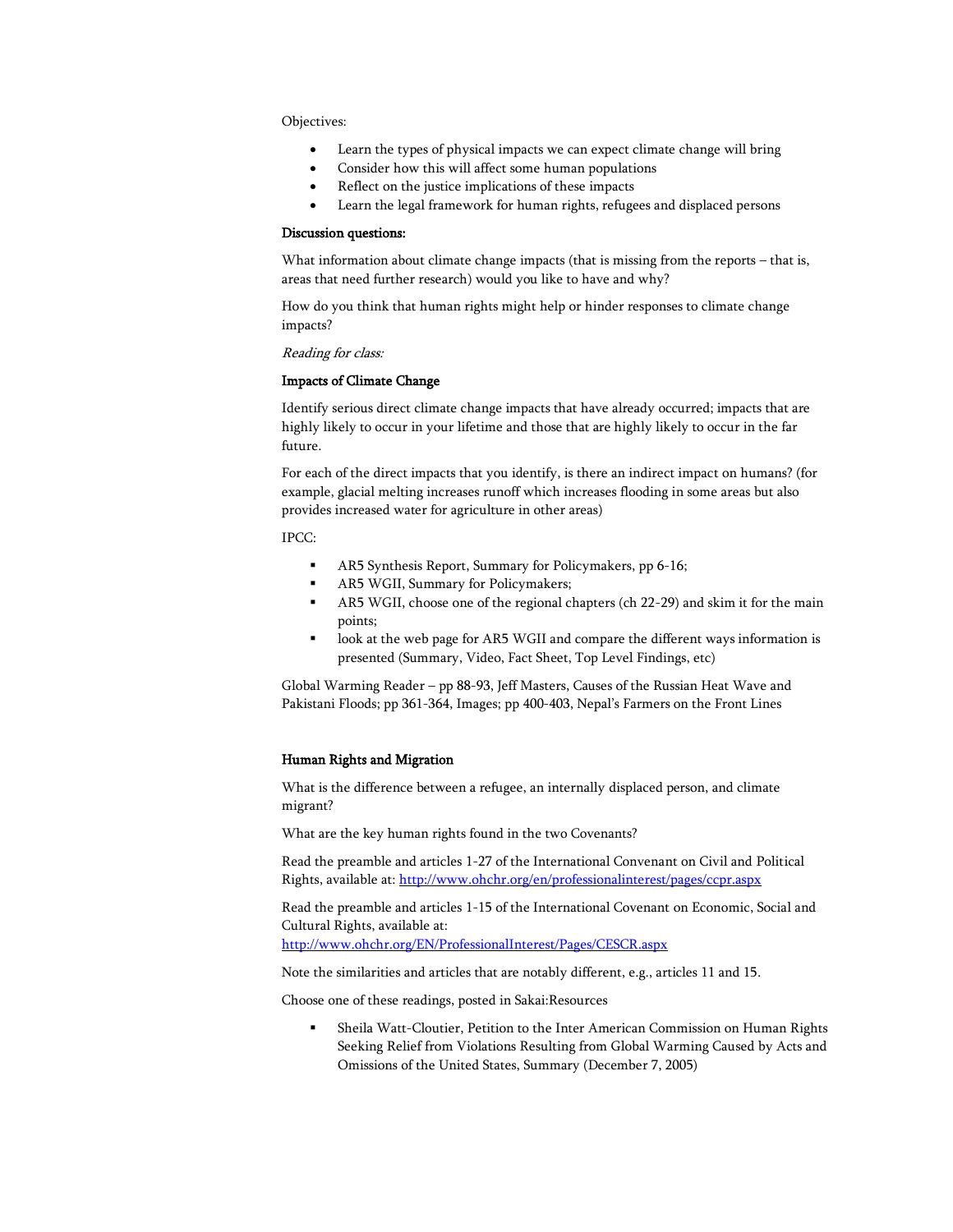- Michelle Leighton, "Climate Change and Migration: Key Issues for Legal Protection of Migrants and Displaced Persons," German Marshall Fund of the United States (June 2010)
- Arpita Bhattacharyya & Michael Werz, Climate Change, Migration and Conflict in South Asia: Rising Tensions and Policy Options across the Subcontinent" (December 2012)

### Additional information if you're interested:

US National Climate Assessment. 2014. Overview: Climate Change Impacts in the United States - <http://nca2014.globalchange.gov/>

Klaus Bittermann et al 2017, Global mean sea-level rise in a world agreed upon in Paris, Environ. Res. Lett. 12 124010 <http://iopscience.iop.org/article/10.1088/1748-9326/aa9def/pdf>

Website for UN Human Rights: <http://www.ohchr.org/EN/ProfessionalInterest/Pages/CoreInstruments.aspx>

Knowledge and Skeptics

Berman, Evrard

## Truth?

Global Warming Reader: Naomi Oreskes, pp. 74-78; Al Gore, Ross Gelbspan, pp. 97-125; James Inhofe, Michael Crichton, pp. 164-207

### Science at EPA

|        | Shapiro, "This Obscure Law ", The Hill (2017) (Sakai)                      |
|--------|----------------------------------------------------------------------------|
| Jan 30 | EPA Scientific Integrity Policy (Sakai)                                    |
|        | EPA website for Allegations of a Loss of Scientific Integrity 2016 (Sakai) |
|        | Henry, "EPA Clears Pruitt ", The Hill (2017) (Sakai)                       |

### Bias in Our Brains

Osofsky & Peel, "Energy Partisanship", 65 Emory Law Journal, 696 (2016) – read up to p. 716 (Sakai)

### Lies?

Wiedeman & Stechschulte, "The Rockefellers vs. the Company That Made Them Rockefellers" - <http://nymag.com/daily/intelligencer/2018/01/the-rockefellers-vs-exxon.html>

Sources of Emissions – Wedges – C Footprint

4 Feb 6 Arroyo

See assignment sheet

### Wedges (continued)

Each person –

5 Feb 13 1. Take the wedge that you presented yesterday and be sure your name is on the document; re-name the file with the name of the wedge, as succinctly as you can.

2. Upload it to Resources, Class 5 by Friday. (so everyone has time to look at all the wedges)

Each team –

1. Review the wedges posted in Resources.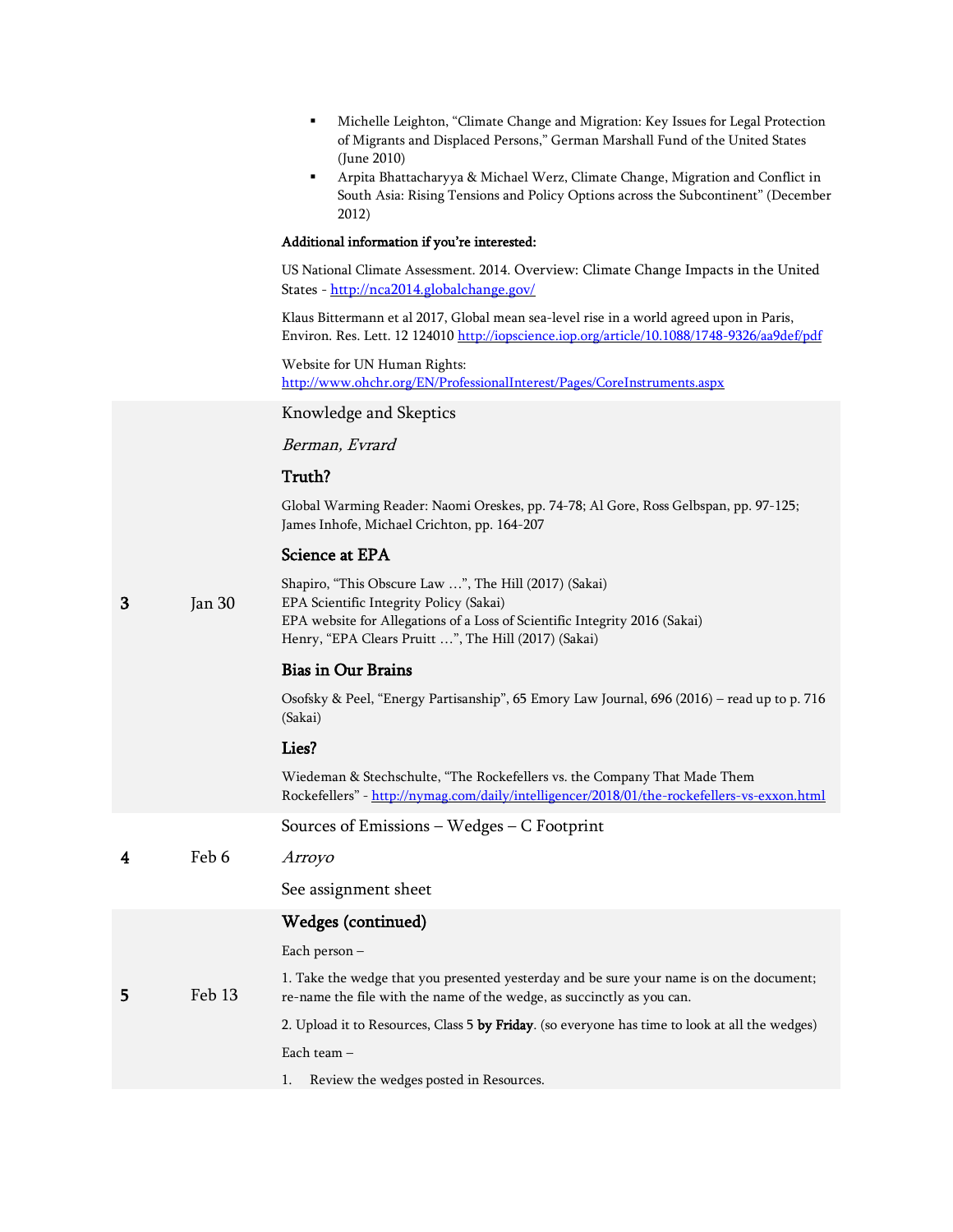- 2. With your team, choose 8 wedges (you may have already made a decision yesterday; that's ok, but note that there should be three additional wedges to choose from). You can use a wedge twice if you want. Remember that you are trying to guesstimate how much of the activity is needed to avoid emissions of (or to provide a sink for) 1 billion tons of carbon by 2050. As we discussed in class, this may be difficult to do for some of the wedges: just do your best and, ideally, be able to explain what you did. Also, remember that the wedge activity must be *additional*, that is, something that would not have been done under the current policies we have in effect.
- 3. Bring your preferred 8 wedges to class, and be prepared to present and discuss them. Please bring a hard copy of your choices and a very brief justification for each (1-2 sentences or a few bullet points) to hand to me.

### Policy Options: Regulation and Alternatives

IF YOU WISH TO SUBMIT A READING SUMMARY FOR THIS CLASS, PLEASE USE THE READINGS IN THIS SECTION

### Reading:

Osofsky & McAllister, pp 26-62 – Critical Dilemmas (Sakai)

McKibben, Van Jones, Billy Parish, pp. 211-231

Seth Wynes and Kimberly A Nicholas 2017 Environ. Res. Lett. 12 074024.

Obama, B. 2017. The irreversible momentum of clean energy. Science Jan 9. <http://science.sciencemag.org/content/early/2017/01/06/science.aam6284.full>

Kolbert, E. 2015. Unconventional Crude. Field Notes from a Catastrophe. (Sakai)

IPCC. 2014: Assessing Transformation Pathways. In: Climate Change 2014: Mitigation of Climate Change. Contribution of Working Group III to the Fifth Assessment Report of the Intergovernmental Panel on Climate Change, pp. 418-420.

### Discussion questions:

Explain what is meant by "complementarity" and "discontinuity" of mitigation and adaptions strategies as discussed by Jones, et al. in Osofsky & McAllister. Can you think of illustrations (note that they are speaking in the context of a region in Australia)?

What is meant by "no regrets" policies?

How did Alex Farrell analyze the problem of externalities? How does Farrell's approach compare to Kolbert's?

As a policy analyst, consider the merits of the strategies proposed (or discussed) in these readings. You might reflect on where in the policy cycle each one fits; what kind of analysis the proponents undertake; which stakeholders are favored; how costs and benefits are identified and valued.

### Adaptation I – New Jersey

### Reading

6 Feb 20

J.B. Ruhl, chapter 20 – Adaptation, in Gerrard, Freeman

Look at the website for New Jersey Climate Adaptation Plans just to see what is available: http://www.georgetownclimate.org/adaptation/state-information/overview-of-new-jerseysclimate-change-preparations/overview.html

And read: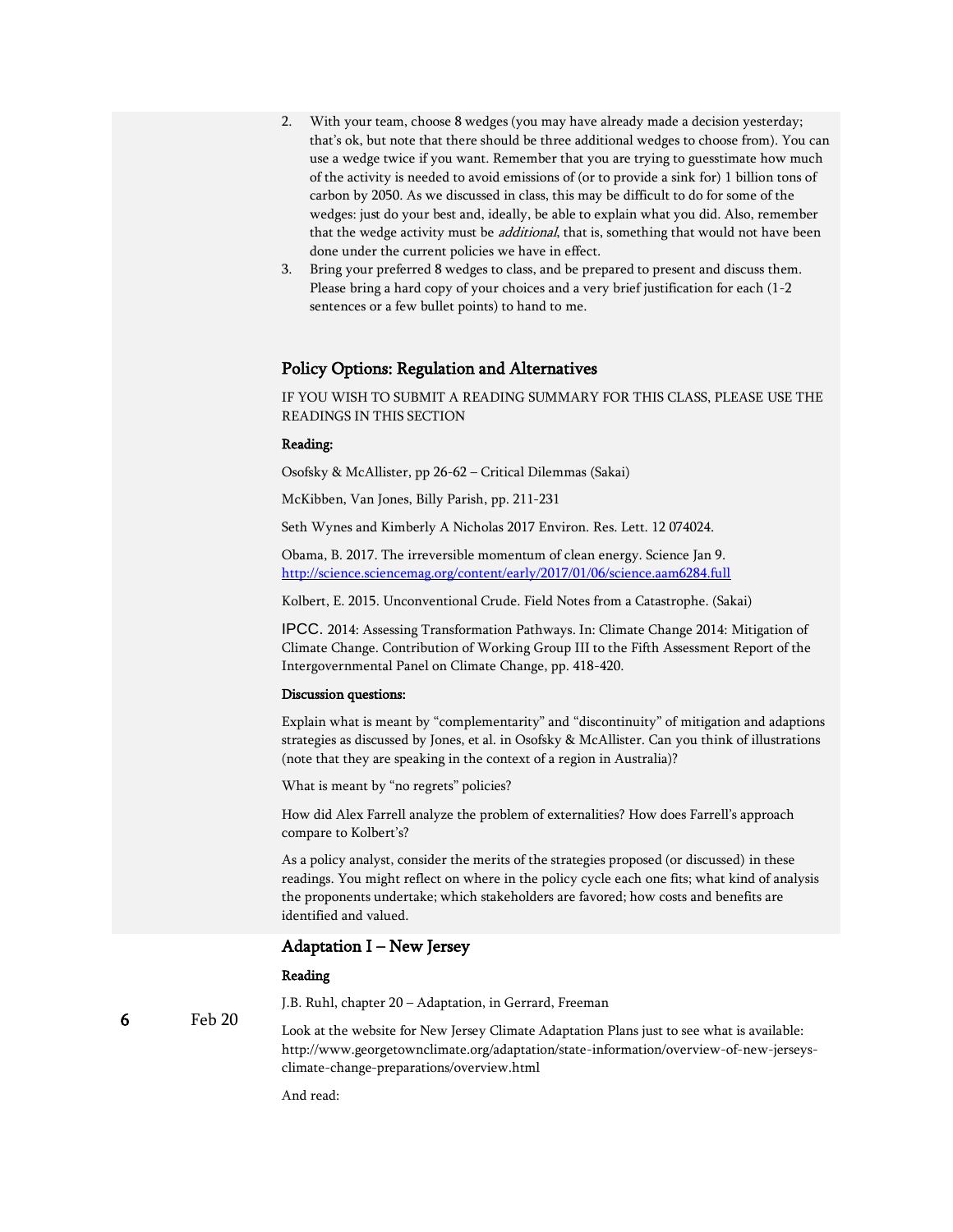New Jersey Climate Adaptation Alliance (NCAA). 2014. Resilience. Preparing New Jersey for Climate Change: Policy Considerations from the New Jersey Climate Adaptation Alliance. Edited by Matt Campo, Marjorie Kaplan, Jeanne Herb. New Brunswick, New Jersey: Rutgers University.

Play at least two games of: Stop Disasters Game – an interactive game with multiple disaster scenarios (actually is both informative and entertaining – also, it needs Flash to run) http://www.stopdisastersgame.org/en/home.html

Lazrus H. 2015. Risk Perception and Climate Adaptation in Tuvalu: A Combined Cultural Theory and Traditional Knowledge Approach. Human Organization 74: 52-71

As you read, consider:

What are the two modes of adaptation most discussed in the policy literature?

For New Jersey, what are some ways proposed to implement those approaches?

For the New Jersey strategies, which are best implemented by the federal government, which by state government, which by local (city and town) government, and which should be implemented by non-governmental entities? Why? What barriers, if any, do you foresee to cooperation and coordination?

Compare the New Jersey approach to Tuvalu and to the Stop Disasters Game.

### Climate Justice

D. Jamieson, 'Two Cheers for Climate Justice,' 82:3 Social Research: An International Quarterly 791-809 (2015).

As you read, recollect what we studied in relation to human climate migration and human rights.

### Social Cost of Carbon

The Social Cost of Carbon (SCC or SC-CO<sub>2</sub>) is used in federal regulations to value the costs and benefits of changes in CO2 emissions. Whether it continues to be used – currently the requirements are based on Executive Orders and a court decision – or not, it is a policy tool that has become an essential part of climate governance. There have been earlier attempts to apply policy analysis tools to the problem, notably the Stern Review on the Economics of Climate Change (2007), which its author says understated the cost of climate change.

### Questions for comprehension

What is the Social Cost of Carbon?

How is the SCC derived? Does it only look at emissions and harms in the US – how does it handle the fact that both are global in nature?

What are the criticisms of how the SCC is derived, both from those who think it's too low and those who think it's too high?

What are the SCC figures proposed by the USG report? the higher figure proposed by Van den Bergh and Botzen?

What is a discount rate? What are the different approaches to selecting a particular discount rate? Why does it matter?

What are the criticisms of using a SCC?

#### Reading

What is the Stern Review? The Guardian (2011) <https://www.theguardian.com/environment/2011/feb/15/stern-review>

7 Feb 27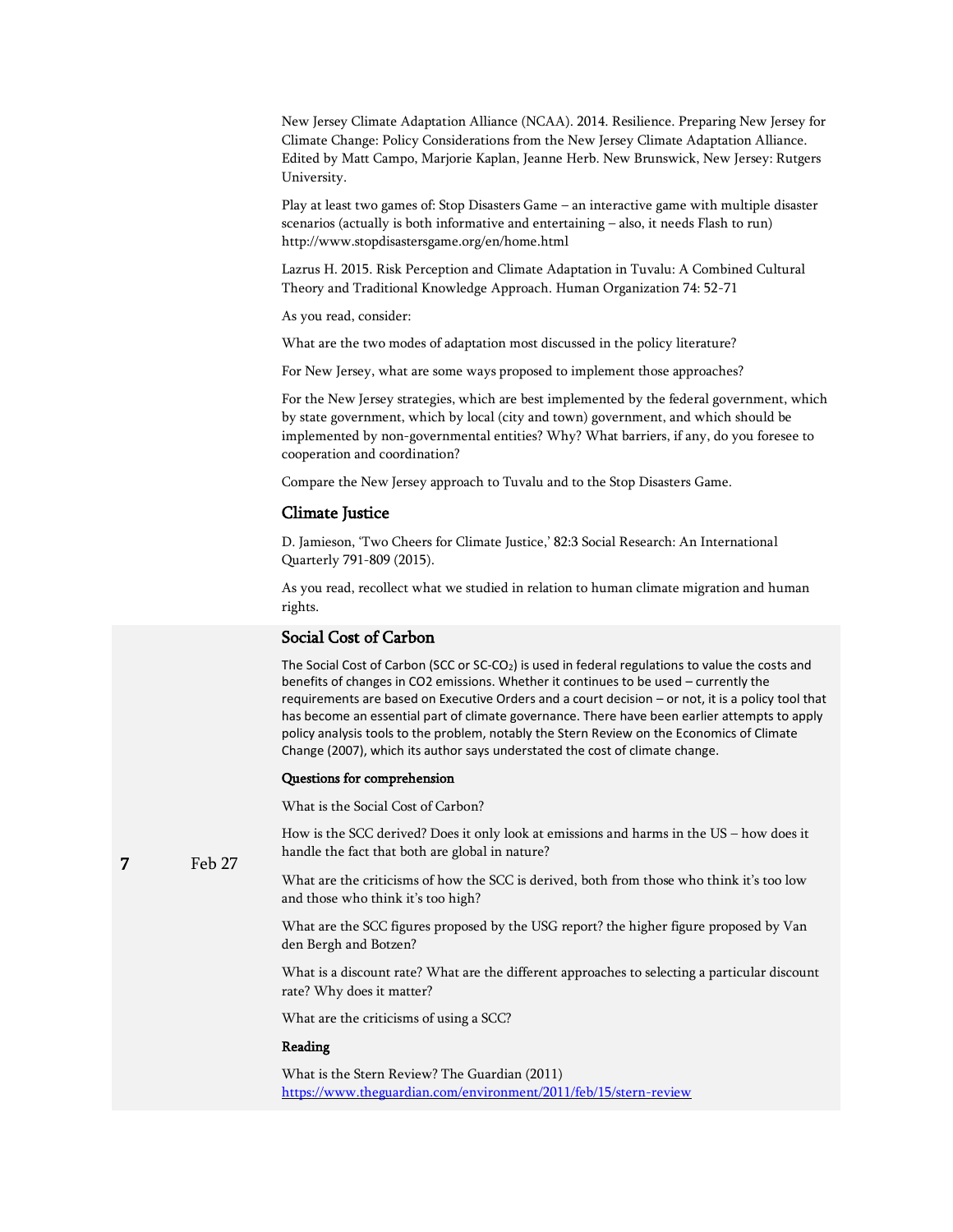Brian Kahn, 10 Years on, Climate Economists Reflect on Stern Review, Climate Central, <http://www.climatecentral.org/news/climate-economists-stern-review-20827>

Richard L. Revesz et al., Improve economic models of climate change, 508 Nature 173-174 (2014).

[R. E. Kopp and B. K. Mignone \(2012\). The U.S. government's social cost of carbon estimates](http://dx.doi.org/10.5018/economics-ejournal.ja.2012-15)  [after their first two years: Pathways for improvement.](http://dx.doi.org/10.5018/economics-ejournal.ja.2012-15) Economics 6: 2012-15, [doi:10.5018/economics-ejournal.ja.2012-15](http://dx.doi.org/10.5018/economics-ejournal.ja.2012-15)

Billy Pizer, Social Cost of Carbon, Living on Earth (2017) <http://www.loe.org/shows/segments.html?programID=17-P13-00003&segmentID=1>

Andrew Revkin, Will Trump's Climate Team Accept Any 'Social Cost of Carbon'? [ProPublica](https://www.propublica.org/article/will-trumps-climate-team-accept-any-social-cost-of-carbon) (2017)

Frank Ackerman and Elizabeth A. Stanton "The social cost of carbon", real-world economics review, issue no. 53, 26 June 2010, pp. 129-143, <http://www.paecon.net/PAEReview/issue53/AckermanStanton53.pdf>

If you're confused about discount rates, read: David Roberts, Discount rates: A boring thing [you should know about \(with otters!\), Grist \(2012\).](https://grist.org/article/discount-rates-a-boring-thing-you-should-know-about-with-otters/)

If you'd like to look at the Stern Review yourself, here's the [link.](http://webarchive.nationalarchives.gov.uk/20100407172811/http:/www.hm-treasury.gov.uk/stern_review_report.htm)

Adaptation II – Water, Security

### Water

Climate change impacts on water resources are an example of one of the sources of a social cost of carbon. We are going to analyze those impacts more closely through these readings and class discussion.

### Reading

Alana M. Wilson, Sierra Gladfelter, Mark W. Williams, Sonika Shahi, Prashant Baral, Richard Armstrong, And Adina Racoviteanu, High Asia: The International Dynamics of Climate Change and Water Security, 76:2 Journal of Asian Studies, 457-480 (2017). [Sakai]

Oldfield, Water strategy represents an emerging opportunity …, The Hill (2017) [Sakai]

#### Discussion Questions

8 March 6 What effect will higher air temperatures have on water supply in Asia? What is the cryosphere? What are the uncertainties about these effects? Why is it important to distinguish snow melt and glacial melt?

What potential source/s of impacts on ice and snow melt are there other than temperature?

How do people in the region use water, and how will their use be affected by climate change impacts described in Wilson, et al.? What are the points of debate around who will be harmed and why they will be harmed (for example, will the harms be the result of a purely natural disaster)?

What policies are recommended?

### **Security**

You will recollect that the SCC was criticized for not including the consequences of climate change impacts, in particular the increased likelihood of armed conflict and terrorism resulting from impacts like water shortages. These readings sketch the possible relationship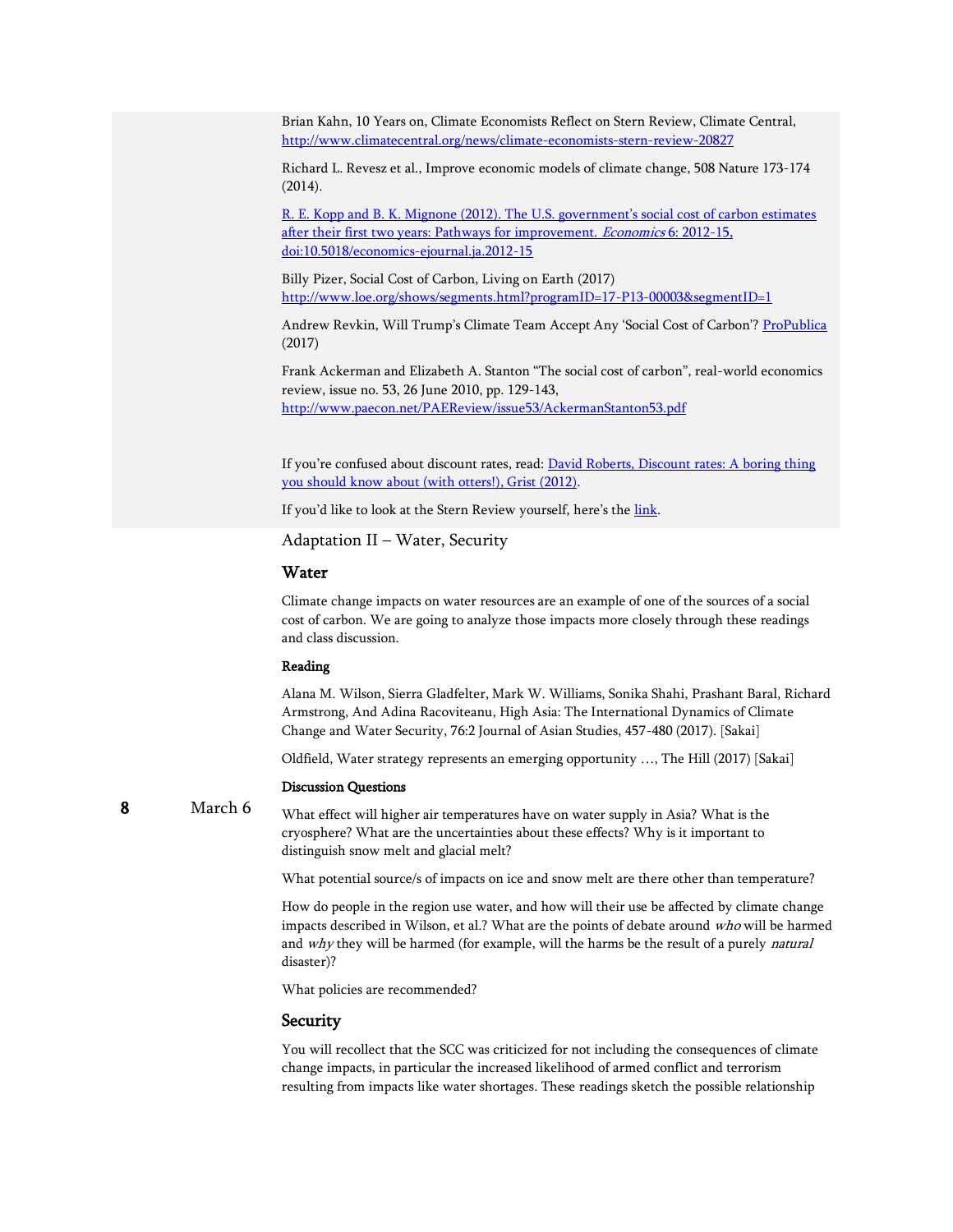between climate change impacts and security, but they are chosen to examine the arguments for and against thinking of climate change in terms of national or global security.

Pay attention, as you read, to the differing meanings of "security" in these readings  $-$  as Wikipedia explains, "Security mostly refers to protection from hostile forces, but it has a wide range of other senses: for example, as the absence of harm (e.g. freedom from want); as the presence of an essential good (e.g. food security); as resilience against potential damage or harm (e.g. secure foundations); as secrecy (e.g. a secure telephone line); as containment (e.g. a secure room or cell); and as a state of mind (e.g. emotional security)."

### Discussion questions

What were the differing views of nations speaking at the United Nations in 2007? What arguments did they make? What role does the United Nations have that makes this a pertinent question for the UN Security Council? How has the Security Council addressed climate change?

As U.S. Ambassador to the United Nations, what position did Susan Rice take in 2011? Is it consistent with the U.S. Director of National Intelligence's threat assessment?

What might motivate climate change activists to want to encourage the U.S. Government to think of climate change as a national security issue? Compare Hayes & Knox-Hayes's analysis to the descriptions of the U.S. national discourse about climate change in the readings from Class 3.

#### Reading

Read "What is the UN Security Council" first - <http://www.un.org/en/sc/about/>

UN Security Council, First-Ever Debate on Impact of Climate Change on Peace, Security, Press Release SC/9000 (17 April 2007) [Sakai – the complete document is also posted in Sakai]

Security Council Report, In Hindsight: The Security Council and Climate Change-An Ambivalent Relationship (August 2017) [Sakai]

Director of National Intelligence, Worldwide Threat Assessment of the US Intelligence Community (2017) [Sakai] – pp. i, 13-14 (Arctic and Envtl) ,<br>fied%20SFR%20-%20Final.pdf

Werrell & Femia, Climate Change in the Worldwide Threat Assessment of the US Intelligence Community (2017) [Sakai]

Hayes & Knox-Hayes, Security in Climate Change Discourse, Global Environmental Politics (2014). [Sakai]

### March 10

Saturday

Draft Policy Memo due

International – UNFCCC, Kyoto Protocol, Montreal Protocol, Paris Agreement

#### Institutions

9 March 20 First, learn about institutions for global collective action problems like climate change:

Oran R. Young, Building Regimes for Socioecological Systems: Institutional Diagnostics in Institutions and Environmental Change (Oran R. Young, Leslie A. King & Heike Schroeder, eds. 2008). [Sakai]

As you read about the international climate agreements, apply Young's diagnostics to the UNFCCC, Kyoto Protocol, and Paris Agreement.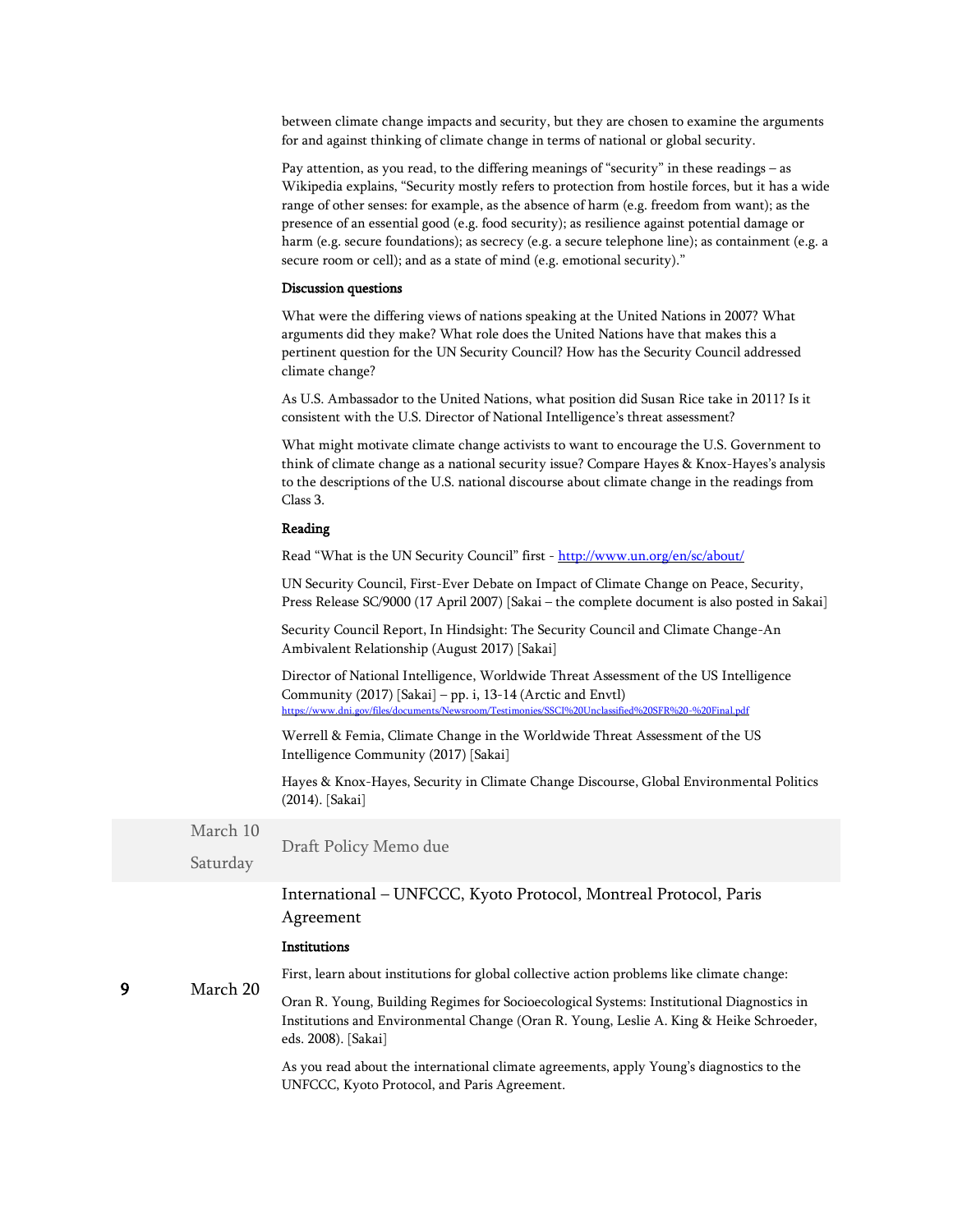### **UNFCCC**

Essential Background - [http://unfccc.int/essential\\_background/items/6031.php](http://unfccc.int/essential_background/items/6031.php)

The UNFCCC[, http://unfccc.int/essential\\_background/convention/items/6036.php](http://unfccc.int/essential_background/convention/items/6036.php)

### Kyoto Protocol

The Kyoto Protocol[, http://unfccc.int/kyoto\\_protocol/items/2830.php](http://unfccc.int/kyoto_protocol/items/2830.php)

#### Paris Agreement

First, learn about the Paris Agreement -

Sara Barnowski, Bonnie Smith & Tracy Bach, Will a Paris Agreement [Decrease] [Solve] [Do Nothing On] Climate Change? VT Law School Press Release (8 Dec 2015)

Robinson Meyer, A Reader's Guide to the Paris Agreement, The Atlantic (16 Dec 2015) [https://www.theatlantic.com/science/archive/2015/12/a-readers-guide-to-the-paris](https://www.theatlantic.com/science/archive/2015/12/a-readers-guide-to-the-paris-agreement/420345/)[agreement/420345/](https://www.theatlantic.com/science/archive/2015/12/a-readers-guide-to-the-paris-agreement/420345/) - As you read this, refer to the Paris Agreement itself and read the articles mentioned by Meyer.

The Paris Agreement, U.N. FRAMEWORK CONVENTION ON CLIMATE CHANGE [Sakai]

Read about NDCs at<http://unfccc.int/focus/items/10240.php>

Then click the blue button to access the NDC Registry (interim).

Read China's NDC, one NDC from a developed country (such as the USA or France—you might refer to the **Annex I list**), one from a developing country (such as India or Palau), and one from an emerging economy (such as Mexico, Turkey). Compare their commitments:

- Do they plan to reduce emissions or to slow the rate of emissions growth?
- Do the mitigation actions apply economy-wide or to particular sectors?
- Does the mitigation commitment change if other countries make certain reductions or provide financial assistance?
- Is there an adaptation commitment?
- Is there a financial assistance commitment?

Bring in some notes about the NDCs you look at for class discussion.

Now,

#### Why leave?

Jennifer A. Dlouhy, 'Charming Betsy' Doctrine Looms over Trump Climate Decision, Bloomberg BNA International Environment Reporter (17 May 2017).

#### Will it matter?

Justin Gillis & Nadja Popovich, The U.S. Is the Biggest Carbon Polluter in History. It Just Walked Away From the Paris Climate Deal. NYT (1 June 2017). [https://www.nytimes.com/interactive/2017/06/01/climate/us-biggest-carbon-polluter-in-](https://www.nytimes.com/interactive/2017/06/01/climate/us-biggest-carbon-polluter-in-history-will-it-walk-away-from-the-paris-climate-deal.html)

[history-will-it-walk-away-from-the-paris-climate-deal.html](https://www.nytimes.com/interactive/2017/06/01/climate/us-biggest-carbon-polluter-in-history-will-it-walk-away-from-the-paris-climate-deal.html) or<https://nyti.ms/2rryDnU>

Michael Bloomberg: US states and businesses will still meet Paris targets, The Guardian (2 June 2017), text and video[. https://www.theguardian.com/environment/2017/jun/03/michael](https://www.theguardian.com/environment/2017/jun/03/michael-bloomberg-us-states-and-businesses-will-still-meet-paris-targets)[bloomberg-us-states-and-businesses-will-still-meet-paris-targets](https://www.theguardian.com/environment/2017/jun/03/michael-bloomberg-us-states-and-businesses-will-still-meet-paris-targets)

Continued discussion of Nationally Determined Contributions

See assignment for class 10

10 March 27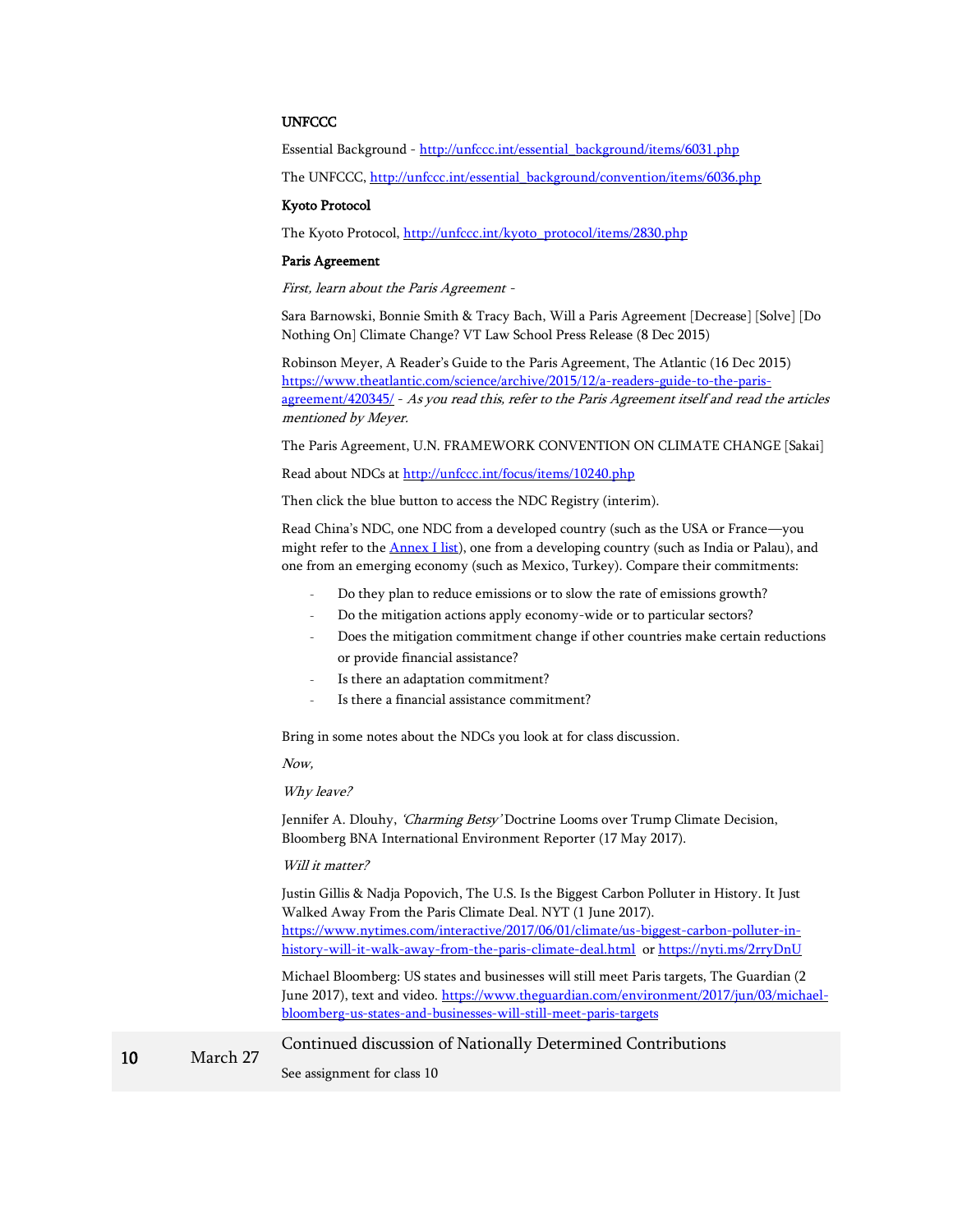### US – National Policies

### Bellisari

Some things to consider as you read: who is acting (for example, the president, senators, judges, NGOs, scientists?); keep track of dates to understand which political party facilitated an action (it's usually, but not always, what you might think); use this to learn what types of actions are best targeted at which parts of society (federal government, state government, etc.); consider how a sudden shift in political leadership can have far-reaching effects; look at what institutional controls exist over those effects.

#### National

Read: Linda Tsang, U.S. Climate Change Regulation and Litigation: Selected Legal Issues, Congressional Research Service (April 2017). [Sakai]

In class we will focus on pp. 1-15 and 38-39, but read the whole report, which we will cover more generally.

Based on this reading, What is likely to happen on 1 April 2018?

List the sources of GHG emissions that are regulated under the Clean Air Act.

Skim:\* Exec. Off. of the President, The President's Climate Action Plan (2013), available at [https://obamawhitehouse.archives.gov/sites/default/files/image/president27sclimateactionplan](https://obamawhitehouse.archives.gov/sites/default/files/image/president27sclimateactionplan.pdf) [.pdf.](https://obamawhitehouse.archives.gov/sites/default/files/image/president27sclimateactionplan.pdf) 

### Non-Regression Principle

Read: Michel Prieur, Non-regression in environmental law [Sakai]

Not required but if you're interested: The Sabin Center has an excellent chart that tracks climate change litigation[: http://climatecasechart.com/us-climate-change-litigation/](http://climatecasechart.com/us-climate-change-litigation/)

\* 'Skim' means read the table of contents, the executive summary, the topic sentences of sections that seem especially important, and the conclusion; after you've done this, ask yourself what were the key points or new information that you didn't have before so that you've captured the important information for recall.

### Electricity

Read the "Basics" at

[https://www.eia.gov/energyexplained/index.cfm?page=electricity\\_in\\_the\\_united\\_states](https://www.eia.gov/energyexplained/index.cfm?page=electricity_in_the_united_states)

Read the New Jersey Profile from the U.S. Energy Information Administration at: <https://www.eia.gov/state/analysis.php?sid=NJ>

What are NJ's major potential energy resources? Where do we get our electricity from now? What is likely it's major energy challenge in the next year? Is energy production in NJ distributed or centralized?

11 April 3 Does NJ have a renewable energy requirement? How does NJ rank nationally in terms of energy intensity and per capita energy use?

> This short reading will reinforce your understanding of federal energy policy, discussed last week, and will introduce new information about the market forces and other pressure on the electric power industry.

McCarthy, Reconsidering the CPP (2017)

Rossi & Hutton, Electricity Background and Trends, In Global Climate Change and U.S. Law, Second Edition, Gerrard & Freeman (eds. 2014), pp. 1-38. (we'll finish the chapter for next class)

Focus your attention to understand the following: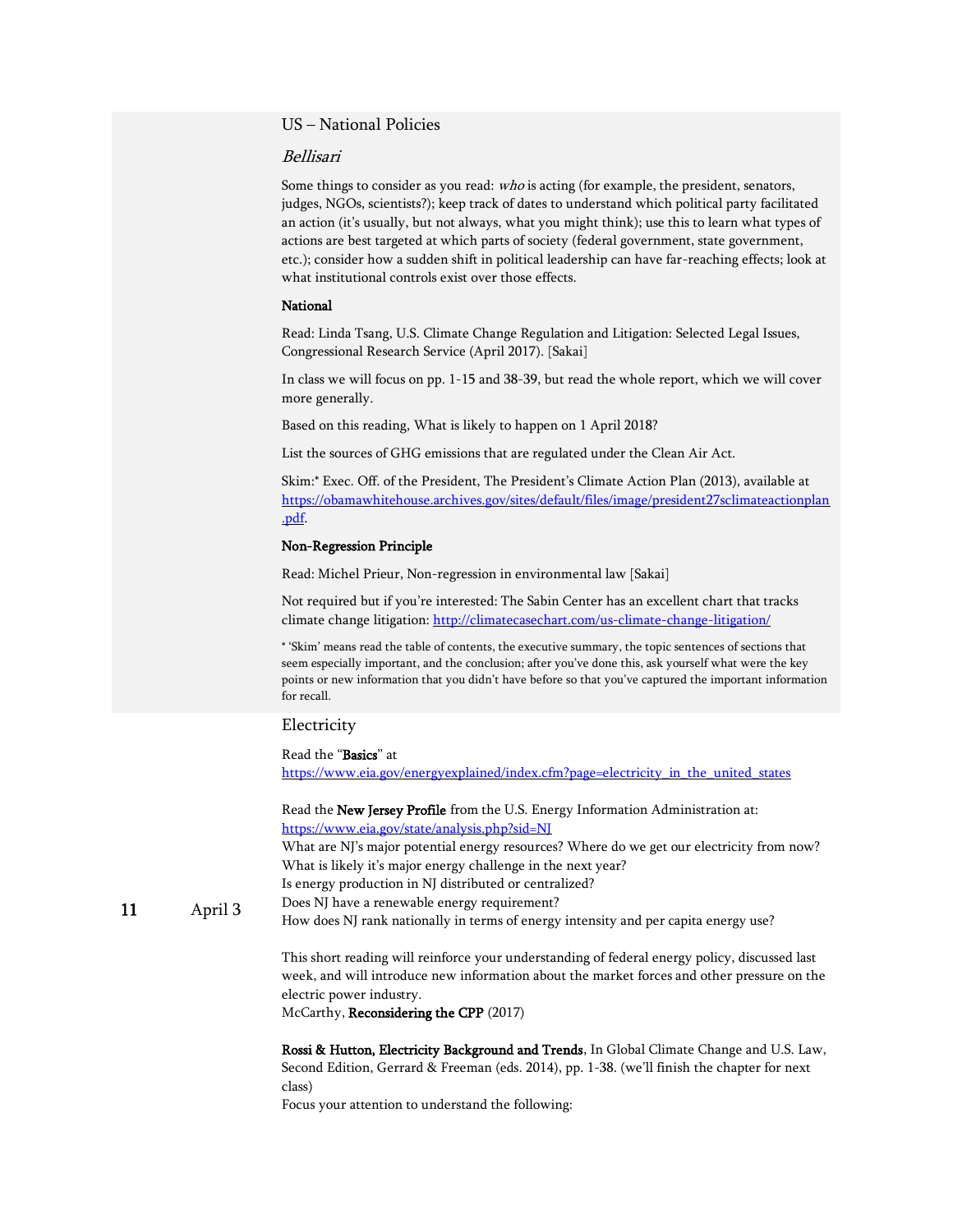|    |          | Electricity generation, transmission and distribution.<br>The electric power demand and supply balance - what it means, why it is both essential and<br>difficult to maintain, and how it is affected by different sources of generation.<br>The structure of the electric power industry $-$ here, understand the role of state, regional and<br>federal actors.<br>PURPA's conservation and efficiency measures (highlighted in the text with red outline box).<br>Grid and transmission needs and how grid development helps or hinders renewable energy<br>(section III).<br>Distributed versus centralized power generation. |
|----|----------|-----------------------------------------------------------------------------------------------------------------------------------------------------------------------------------------------------------------------------------------------------------------------------------------------------------------------------------------------------------------------------------------------------------------------------------------------------------------------------------------------------------------------------------------------------------------------------------------------------------------------------------|
|    |          | State and Local Efforts                                                                                                                                                                                                                                                                                                                                                                                                                                                                                                                                                                                                           |
|    |          | Osofsky & McAllister, Climate Change Law & Policy, chapter 5                                                                                                                                                                                                                                                                                                                                                                                                                                                                                                                                                                      |
|    |          | What does Ostrom mean by multi-scalar and polycentric?                                                                                                                                                                                                                                                                                                                                                                                                                                                                                                                                                                            |
|    |          | What activities are best done at the state level? Local level?                                                                                                                                                                                                                                                                                                                                                                                                                                                                                                                                                                    |
|    |          | What incentivizes states and localities to act?                                                                                                                                                                                                                                                                                                                                                                                                                                                                                                                                                                                   |
|    | April 10 | What do you think is the most effective action that a state can take to reduce GHGs? What<br>about a locality? Why?                                                                                                                                                                                                                                                                                                                                                                                                                                                                                                               |
|    |          | What is an RPS and is it supply- or demand-side management?                                                                                                                                                                                                                                                                                                                                                                                                                                                                                                                                                                       |
|    |          | What are RECs and what do they do to reduce GHGs? Remembering our discussion of how<br>RU can reduce its GHGs, can you see how RECs might help address air travel by students and<br>faculty?                                                                                                                                                                                                                                                                                                                                                                                                                                     |
| 12 |          | How do they work together, given that states are often competitive with each other, and that<br>there are some legal obstacles like the dormant commerce clause, geographic distance, and<br>even language differences if we are talking about transnational cooperation?                                                                                                                                                                                                                                                                                                                                                         |
|    |          | Look at the UNCC website, http://newsroom.unfccc.int/lpaa/nazca/ and<br>http://climateaction.unfccc.int/; and explore NAZCA                                                                                                                                                                                                                                                                                                                                                                                                                                                                                                       |
|    |          | What does the acronym NAZCA stand for?                                                                                                                                                                                                                                                                                                                                                                                                                                                                                                                                                                                            |
|    |          | Who is involved in NAZCA?                                                                                                                                                                                                                                                                                                                                                                                                                                                                                                                                                                                                         |
|    |          | What are some actions that NAZCA reports?                                                                                                                                                                                                                                                                                                                                                                                                                                                                                                                                                                                         |
|    |          | What are "America's Pledge" and "We are still in"?<br>(https://www.bloomberg.org/program/environment/americas-pledge/#overview)                                                                                                                                                                                                                                                                                                                                                                                                                                                                                                   |
|    |          | Cities and Subnationals http://newsroom.unfccc.int/lpaa/cities-subnationals/                                                                                                                                                                                                                                                                                                                                                                                                                                                                                                                                                      |
|    |          | Dale Jamieson - Climate Change and the Challenges to Democracy                                                                                                                                                                                                                                                                                                                                                                                                                                                                                                                                                                    |
| 13 |          | Read: Marcello Di Paola & Dale Jamieson, Climate Change and the Challenges to Democracy,<br>72 U. Miami L. Rev. 369-424 (2018). [Sakai]                                                                                                                                                                                                                                                                                                                                                                                                                                                                                           |
|    | April 17 | In Class 12 we discussed the concept of democratic legitimacy, and we considered whether<br>local and state climate change measures engendered greater trust than more top-down<br>approaches. We have also studied other aspects of the problem raised in this paper, such as<br>the exploitation of freedom of speech by climate skeptics.                                                                                                                                                                                                                                                                                      |
|    |          | What do you see as the chief challenges to management of climate change in liberal                                                                                                                                                                                                                                                                                                                                                                                                                                                                                                                                                |

democracies, and why?